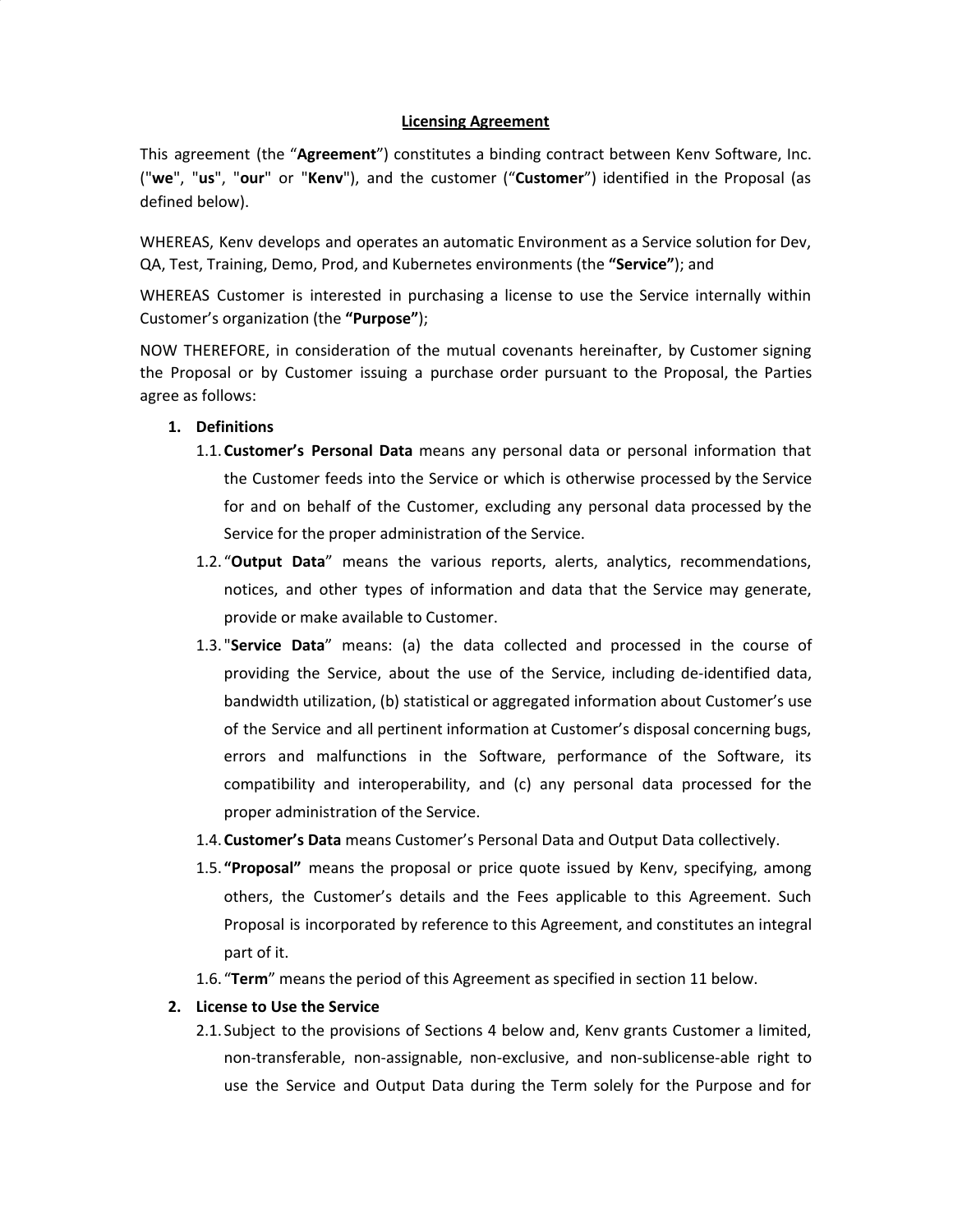internal use only, pursuant to the usage parameters, limits and metrics specified in the Proposal (the "**License**").

2.2.Customer must ensure that its employees, consultants and agents that it designates to use and deal with the Service fully comply with this Agreement. Customer shall be liable to Kenv for all acts or omissions of those that use and deal with the Service on its behalf, as though Customer had performed those acts or omissions.

### **3. Use Restriction**

Customer and its employees, agents, independent contractors or consultants shall not:

- 3.1.sublicense, transfer and/or assign the Service or any part thereof to any third party, with or without consideration;
- 3.2.render any services to third parties using the Service;
- 3.3.remove, or in any manner alter, any product identification, proprietary, trademark, copyright or other notices contained in the Service;
- 3.4.allow any third parties to use the Service;
- 3.5.interfere with, burden or disrupt the Service's functionality;
- 3.6.make any copies of the Service, its content or any portions thereof.
- 3.7.display content from the Service in any way; including by any software, feature, gadget or communication protocol which may alter the content or its design;
- 3.8.download content from the Service for any purpose, unless explicitly stated by Kenv that such action is permitted;
- 3.9.work around any technical limitations of the Service;
- 3.10. breach the security of the Service, identify, probe or scan any security vulnerabilities in the Service;
- 3.11. use any tool to enable features or functionalities that are otherwise disabled, inaccessible or undocumented in the Service;
- 3.12. send any virus, worm, Trojan horse or other malicious or harmful code or attachment;
- 3.13. use robots, crawlers and similar applications to scrape, harvest, collect or compile content from or through the Service.
- 3.14. enhance, supplement, modify, adapt, decompile, disseminate, disassemble, recreate, generate, reverse assemble, reverse compile, reverse engineer, or otherwise attempt to identify the underlying source code of the Service; or
- 3.15. use the Service in order to develop, or create, or permit others to develop or create, a product or service similar or competitive to the Service.

Any such improper use of the Service will result in irreparable harm to Kenv for which monetary damages would be inadequate.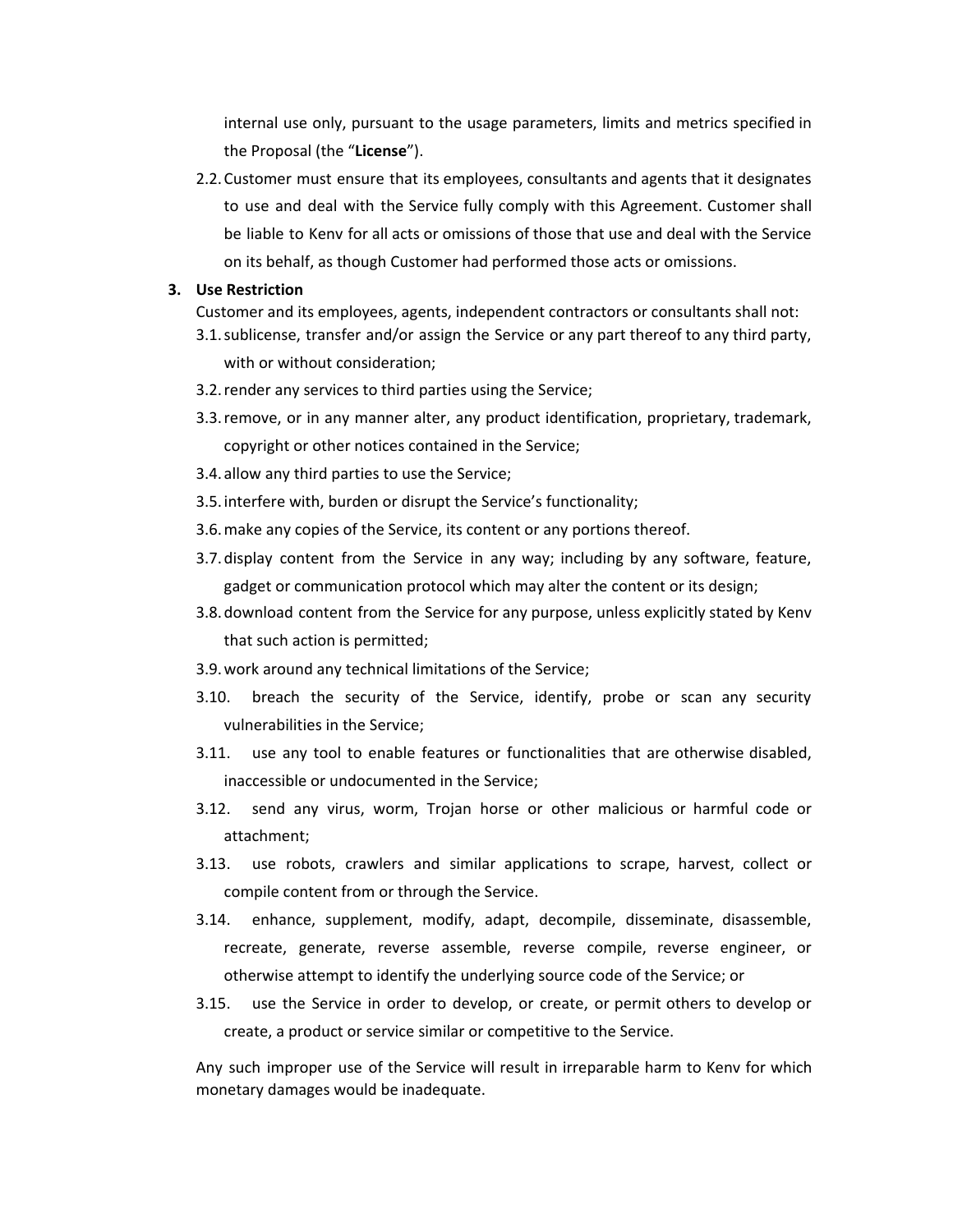### **4. Intellectual Property**

- 4.1.The Service is a proprietary offering of Kenv, protected under copyright laws and international copyright treaties, patent law, trade secret law and other intellectual property rights of general applicability. The Service is licensed to Customer for use and access only in accordance with the terms of this Agreement and is not sold or licensed in any other way.
- 4.2.Except for Customer's limited access to use the Service according to this Agreement, this Agreement does not grant or assigns to Customer, any other license, right, title, or interest in or to the Service, Service Data and Output Data or the intellectual property rights associated with them. All rights, title and interest, including copyrights, patents, trademarks, trade names, trade secrets and other intellectual property rights, and any goodwill associated therewith, in and to the Service or any part thereof, including computer code, graphic design, layout and the user interfaces of the Service, whether or not based on or resulting from Feedback, are and will remain at all times, owned by, or licensed, to Kenv.
- 4.3.Customer may provide Kenv with Service Data about the Service's experience of use, including information pertaining to bugs, errors and malfunctions of the Service, performance of the Service, the Service's compatibility and interoperability, and information or content concerning enhancements, changes or additions to the Service that Customer requests, desires or suggests. Customer hereby assigns all right, title and interest in and to the Service Data to Kenv, including the right to make commercial use thereof, for any purpose Kenv deems appropriate.
- 4.4.The Service uses or includes open source software components listed within the Service's documentation ("**OSS**"). To the extent so stipulated by the license that governs each OSS ("**OSS License**"), each such OSS is subject to its respective OSS License, not these Terms, and is licensed to you directly by its respective licensor, not sublicensed by us. If, and to the extent, an OSS License requires that these Terms effectively impose, or incorporate by reference, certain disclaimers, provisions, prohibitions or restrictions, then such disclaimers, provisions, prohibitions or restrictions shall be deemed to be imposed, or incorporated by reference into this Agreement, as required, and shall supersede any conflicting provision of this Agreement, solely with respect to the corresponding OSS which is governed by such OSS License
- 4.5. Subject to your written consent, and notwithstanding anything to the contrary herein, Kenv may identify Customer as a customer and indicate Customer as a user of the Service on its website and in other online or offline marketing materials and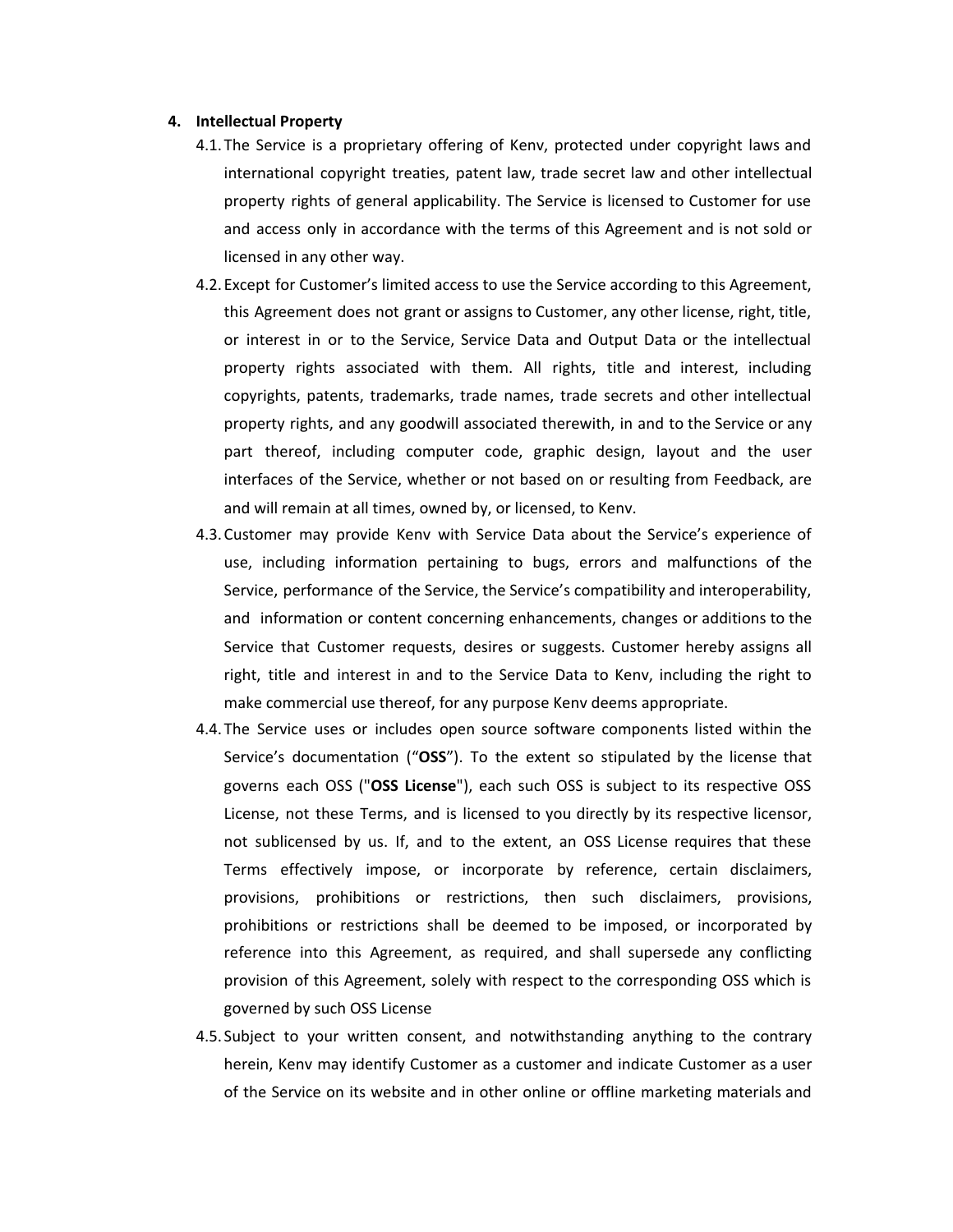press releases. Customer hereby grants Kenv a worldwide, non-exclusive, non-transferable, royalty-free and free of charge, license, to use Customer's name, logo, and website URL on its website and in other online or offline marketing materials relating to the Service. Kenv will use this content strictly in accordance with any usage guidelines sent by Customer in advance.

#### **5. Confidentiality**

- 5.1. **"Confidential Information"** shall mean any and all information disclosed by one party (**"Disclosing Party"**) to the other (**"Receiving Party"**) regarding past, present, or future marketing and business plans, customer lists, lists of prospective customers, technical, financial or other proprietary or confidential information of the Disclosing Party, formulae, concepts, discoveries, data, designs, ideas, inventions, methods, models, research plans, procedures, designs, formulations, processes, specifications and techniques, prototypes, samples, analyses, computer programs, trade secrets, data, methodologies, techniques, non-published patent applications and any other data or information, as well as improvements and know-how related thereto.
- 5.2.Each Party herein must hold any Confidential Information in confidence using the same degree of care, but in no case less than a reasonable degree of care, that it uses to prevent the unauthorized dissemination or publication of its own confidential information. Receiving Party may use this Confidential Information only for the purpose of performing its obligations under this Agreement.
- 5.3.The obligations set forth in this section shall not apply to information that: (i) is now or subsequently becomes generally available in the public domain through no fault or breach on Receiving Party's part; (ii) Receiving Party can demonstrate in its prior established records to have had rightfully in Receiving Party's possession prior to disclosure of the same by the Disclosing Party; (iii) Receiving Party can demonstrate by written records that it had rightfully obtained the same from a third party who has the right to transfer or disclose it, without default or breach of confidentiality obligations; (iv) Disclosing Party has provided its prior written approval for disclosure; or (v) Receiving Party are required to disclose pursuant to a binding order or request by court or other governmental authority, or a binding provision of applicable law, provided that, to the extent permissible, Receiving Party provide the Disclosing Party notice of the requested disclosure as soon as practicable, to allow the Disclosing Party, if it so chooses, to seek an appropriate protective or preventive order.
- **6. Data and Privacy**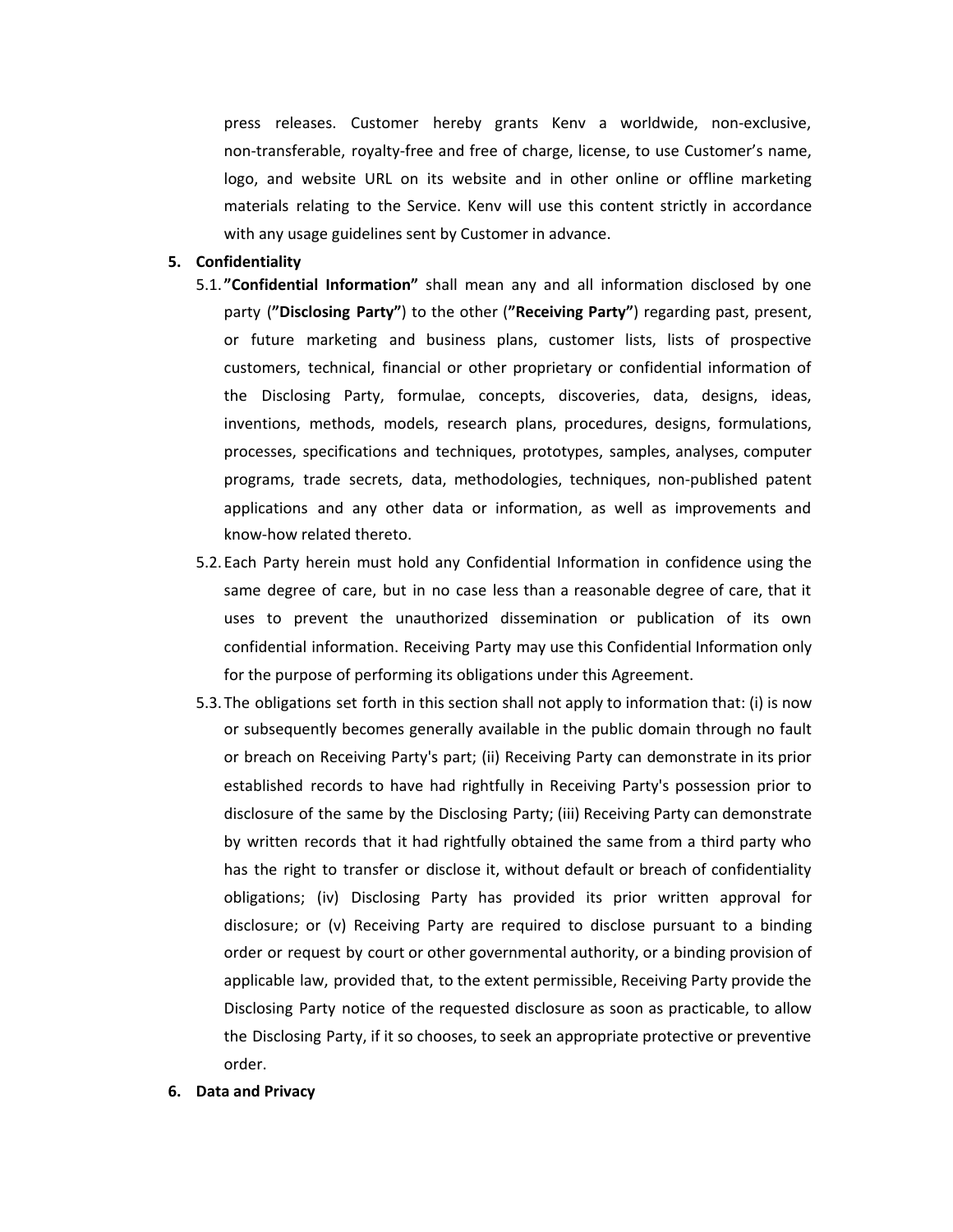- 6.1.The parties agree that the Data Processing Addendum attached to this Agreement governs the processing of Customer's Personal Data.
- 6.2.Customer acknowledges and agrees that Kenv will handle and use (by itself or by using trusted third-party service providers) the Service Data as follows:
	- 6.2.1. To provide the Service to Customer, conduct administrative and technical activities necessary to maintain and provide the Service and to improve and customize the Service;
	- 6.2.2. To conduct analysis or generate metrics related to the Service;
	- 6.2.3. For commercial and marketing purposes, publication of case studies and white papers (only in a form not identifying the Customer or its users);
	- 6.2.4. To bill and collect fees, enforce this Agreement and take any action in any case of dispute, or legal proceeding of any kind involving Customer with respect to the Service;
	- 6.2.5. To prevent fraud, misappropriation, infringements, and other illegal activities and misuse of the Service;
	- 6.2.6. To develop new products and services, for research and testing and for any other purpose.

Customer will not be entitled to any remuneration from Kenv for such uses.

- 6.3.Kenv may disclose or share Customer's Service Data, if required, or if it reasonably believes that it is required, by law, pursuant to a subpoena, order, or decree, issued by a competent judicial or administrative authority, provided that, to the extent legally permitted, Kenv will endeavor to give Customer prompt notice of the requirement prior to such disclosure, to allow Customer, at Customer's cost and expense, to intervene and protect its interests in the data.
- 6.4. Subject to the foregoing, Kenv will take precautions to maintain the confidentiality of Customer's Service Data, in a manner no less protective than it uses to protect its own similar assets, but in no event less than reasonable care. Kenv will not use or disclose Customer's Service Data except as described above or otherwise subject to Customer's express, prior, written permission. Kenv's personnel, staff, advisors and consultants will access Customer's Service Data on a strict 'need to know' basis, subject to this Agreement.
- 6.5.The Service does not provide, and is not intended as, data back-up service. Kenv may delete Customer's Data from the Service upon termination of this Agreement. Customer is responsible for maintaining back-up copies of its Data.
- **7. Technical Support**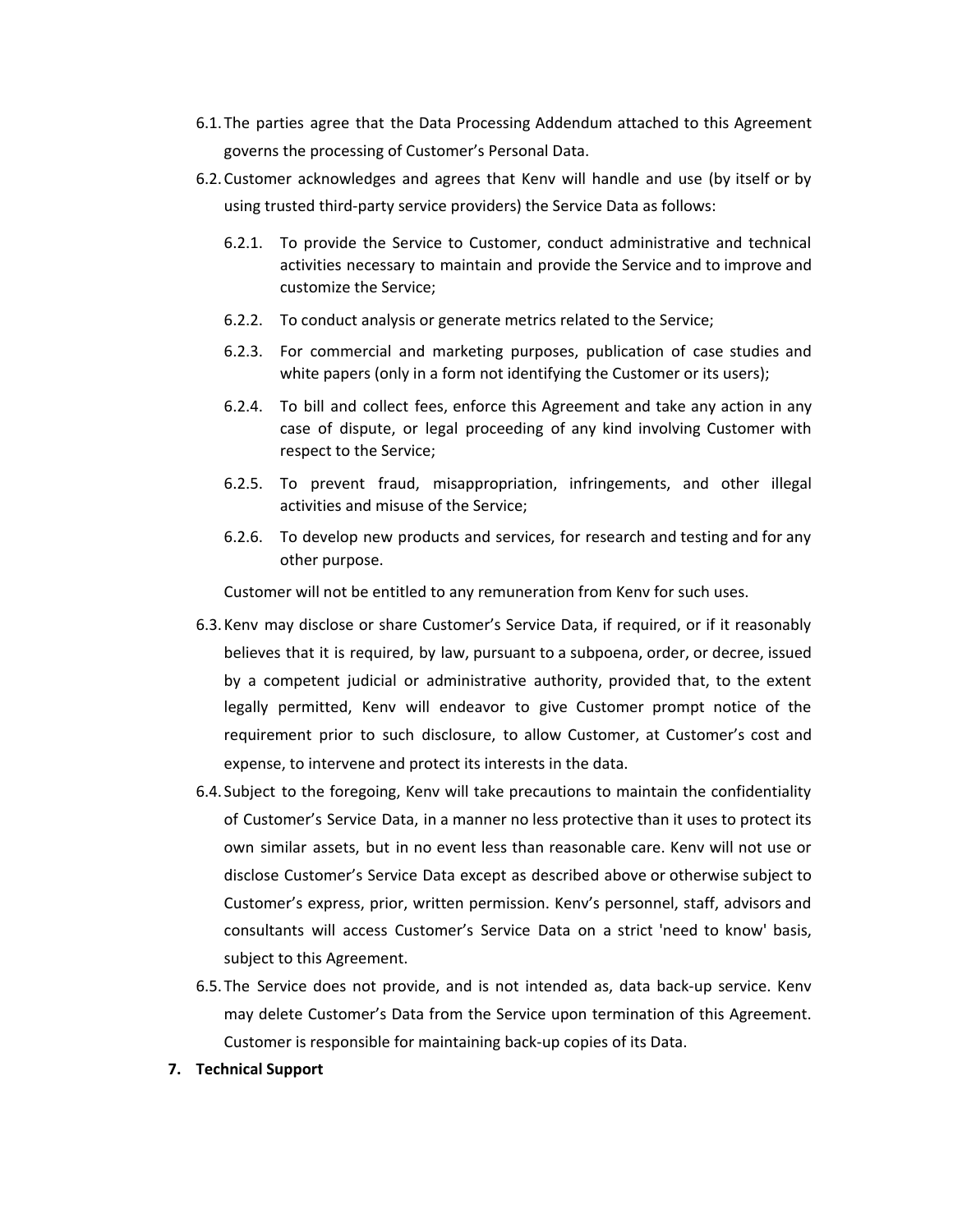During the Term, Kenv, either directly or with the assistance of third parties, will endeavor to provide Customer technical support for technical questions, problems and inquiries regarding the Service, during Kenv's business days and hours, and pursuant to its then-applicable support scheme, hours and channels. Kenv will attempt to respond to Customer's technical questions, problems and inquiries as soon as practicably possible. However, Kenv makes no warranties to the successful or satisfactory resolution of the question, problem or inquiry; and may decline to provide such support for matters that it deems, in its sole discretion, to require unreasonable time, effort, costs or expenses. For the purpose of the provision of technical support for Customer's technical questions, problems and inquiries, Customer will cooperate, and work closely with Kenv, to reproduce malfunctions, including conducting diagnostic or troubleshooting activities, as Kenv reasonably requests.

## **8. Consideration**

In consideration for the License, Customer will pay Kenv the fees specified in the Proposal (the **"Consideration"**) according to the payment schemes, payment terms and payment cycles specified therein. The Consideration is non-refundable.

The Consideration is exclusive of any excise, sales tax, VAT, withholding tax or other governmental charges or transaction charges. Customer shall bear all such taxes and charges, excluding taxes based solely on Kenv's net income, by grossing-up the Consideration accordingly.

### **9. Term and Termination**

- 9.1. This agreement will be in effect for the period specified in the Proposal, and renewed in accordance with the renewal terms and cycles specified in the Proposal (the **"Term"**).
- 9.2. Notwithstanding the above, either party may terminate this agreement:
- 9.2.1. In the event of a breach of this Agreement by the other party, where the breach remains uncured for thirty (30) days following written notice thereof from the non-breaching party to the breaching party, but if a breach is of a nature that cannot be cured, then the non-breaching party may terminate the Agreement immediately upon notice to the other party;
- 9.2.2. If the terminating party is required to do so by law;
- 9.2.3. If the other party becomes or is declared insolvent or bankrupt, is the subject of any proceeding related to its liquidation or insolvency (whether voluntary or involuntary) which proceedings are not dismissed within sixty (60) days of their commencement, makes an assignment for the benefit of creditors, or takes or is subject to any such other comparable action in any relevant jurisdiction.
- 9.3. Immediately upon termination of this Agreement: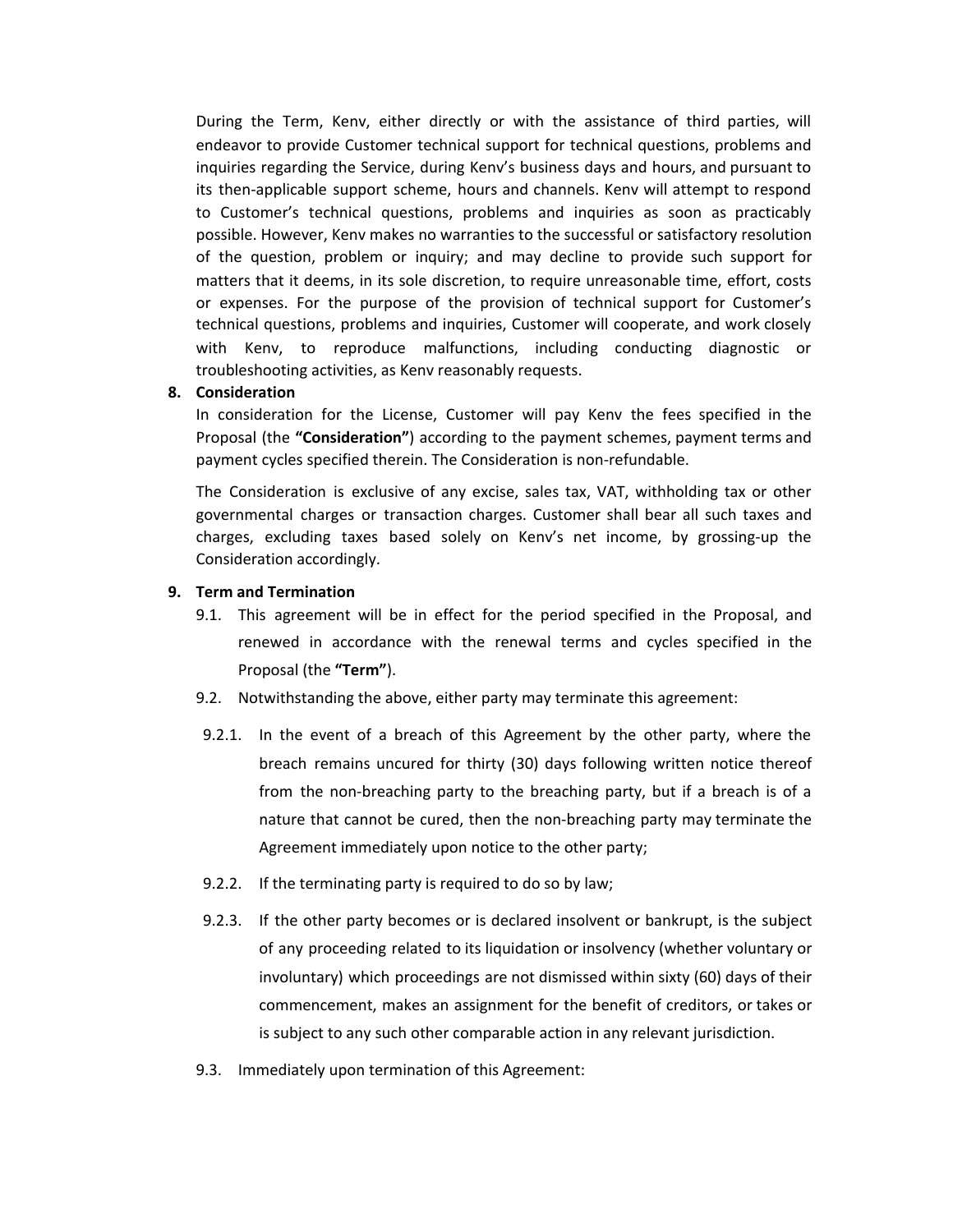- 9.3.1. Kenv may terminate Customers' account on the Service and delete the Customer's Data (if stored) in its systems;
- 9.3.2. Customer shall cease any and all use of the Service;
- 9.3.3. Kenv will charge Customer for all then-outstanding Fees (if any);
- 9.4. Sections in this Agreement that by their purpose of nature should survive termination of this Agreement, will so survive.

### **10. No Warranty and Limitation on Liability**

- 10.1. Kenv will endeavor to have the Service operate properly. However, as a service that relies on back-end software, infrastructure, servers, third-party networks and continuous internet connectivity, it cannot guarantee that the Service will operate in an uninterrupted or error-free manner, or that it will always be available, free from errors, omissions or malfunctions.
- 10.2. If Kenv becomes aware of any failure or malfunction, it shall attempt to regain the Service's availability as soon as practicable. However, such incidents will not be considered a breach of this Agreement.
- 10.3. THE SERVICE IS PROVIDED "AS IS". KENV HEREBY DISCLAIMS ALL WARRANTIES AND REPRESENTATIONS, EITHER EXPRESS OR IMPLIED, WITH RESPECT TO THE SERVICE, THE CUSTOMER'S DATA AND THE OUTPUT DATA, INCLUDING ANY WARRANTIES OF MERCHANTABILITY, FITNESS FOR A PARTICULAR PURPOSE, QUALITY, ACCURACY, NON-INFRINGEMENT, TITLE, SECURITY, COMPATIBILITY OR PERFORMANCE.
- 10.4. TO THE MAXIMUM EXTENT PERMITTED BY APPLICABLE LAW AND EXCEPT IN THE EVENT OF INTENTIONAL MISCONDUCT OR BREACH OF KENV'S CONFIDENTIALITY OBLIGATIONS, KENV, INCLUDING ITS EMPLOYEES, DIRECTORS, OFFICERS, SHAREHOLDERS, ADVISORS, AND ANYONE ACTING ON ITS BEHALF, WILL NOT BE LIABLE FOR ANY INDIRECT, INCIDENTAL, CONSEQUENTIAL, SPECIAL, STATUTORY OR PUNITIVE DAMAGES, LOSSES (INCLUDING LOSS OF PROFIT, LOSS OF BUSINESS OR BUSINESS OPPORTUNITIES AND LOSS OF DATA), COSTS, EXPENSES AND PAYMENTS, EITHER IN TORT, CONTRACT, OR IN ANY OTHER FORM OR THEORY OF LIABILITY (INCLUDING NEGLIGENCE), ARISING FROM, OR IN CONNECTION, WITH THIS AGREEMENT, ANY USE OF, OR THE INABILITY TO USE THE SERVICE, THE CUSTOMER'S DATA OR THE OUTPUT DATA, ANY RELIANCE UPON THE OUTPUT DATA OR ANY ERROR, INCOMPLETENESS, INCORRECTNESS OR INACCURACY OF THE SERVICE OR THE OUTPUT DATA.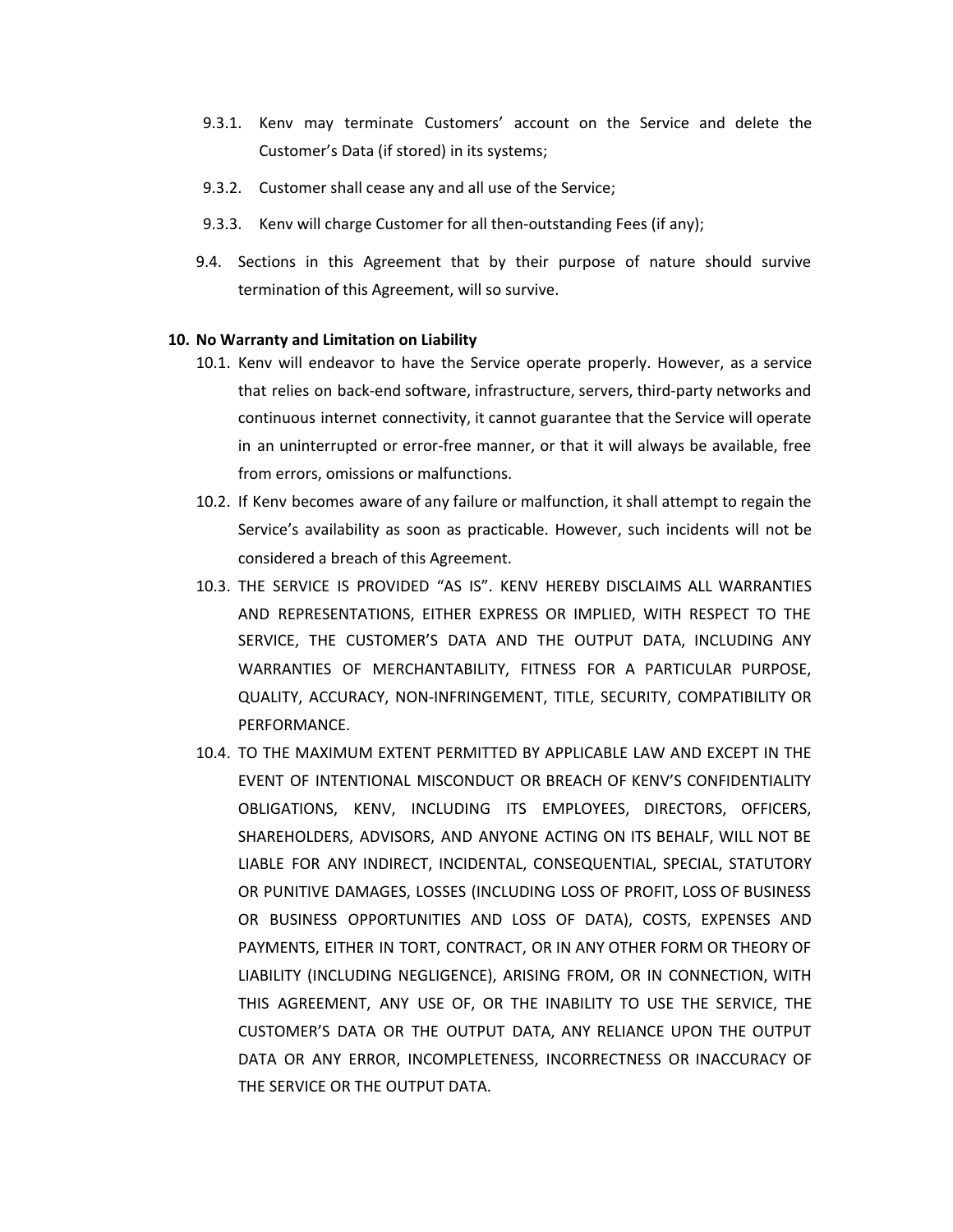10.5. TO THE MAXIMUM EXTENT PERMITTED BY APPLICABLE LAW AND EXCEPT IN THE EVENT OF INTENTIONAL MISCONDUCT, OR BREACH OF CONFIDENTIALITY OBLIGATIONS, THE TOTAL AND AGGREGATE LIABILITY OF KENV (INCLUDING ITS RESPECTIVE EMPLOYEES, DIRECTORS, OFFICERS, SHAREHOLDERS, ADVISORS, AND ANYONE ACTING ON ITS BEHALF), FOR DIRECT DAMAGES ARISING OUT OF OR RELATED TO THIS AGREEMENT, THE SERVICE OR THE OUTPUT DATA, SHALL BE LIMITED TO THE FEES PAYABLE TO KENV FOR THE SERVICE IN THE PRECEDING 12 MONTHS PRIOR TO THE EVENT PURPORTEDLY GIVING RISE TO THE CLAIM OCCURRED.

### **11. Indemnification**

- 11.1. Customer agrees to indemnify and hold harmless Kenv and its directors, officers, employees, and subcontractors, upon Kenv's request and at Customer's expense, from, and against, any damages, loss, costs, expenses and payments, including reasonable attorney's fees and legal expenses, arising from any third-party complaint, claim, plea, or demand in connection with Customer's breach of any provision or representation in this Agreement.
- 11.2. If Kenv seeks indemnification from Customer, it shall provide Customer with (i) prompt written notice of any indemnifiable claim; (ii) all reasonable assistance and cooperation in the defense of such indemnifiable claim and any related settlement negotiations, at Customer's expense; and (iii) exclusive control over the defense or settlement of such indemnifiable claim, provided, however, that Kenv may settle or reach compromise on any such claim without Customer's consent, if and to the extent such settlement or compromise does not impose any liability (monetary, criminal or otherwise) on Customer. Kenv shall have the right to participate, at its own expense, in the defense (and related settlement negotiations) of any indemnifiable claim with counsel of its selection.

#### **12. Governing Law and Jurisdiction**

12.1. Regardless of Customer's jurisdiction of incorporation, the jurisdiction where it engages in business, or access the Service from, this Agreement and Customer's use of the Service will be exclusively governed by and construed in accordance with the laws of the State of New York, excluding any otherwise applicable rules of conflict of laws, which would result in the application of the laws of a jurisdiction other than New York. Any dispute, controversy or claim which may arise out of or in connection with this Agreement or the Service, shall be submitted to the sole and exclusive jurisdiction and venue of the state courts located in New York County and the Federal District Court for the Southern District of New York.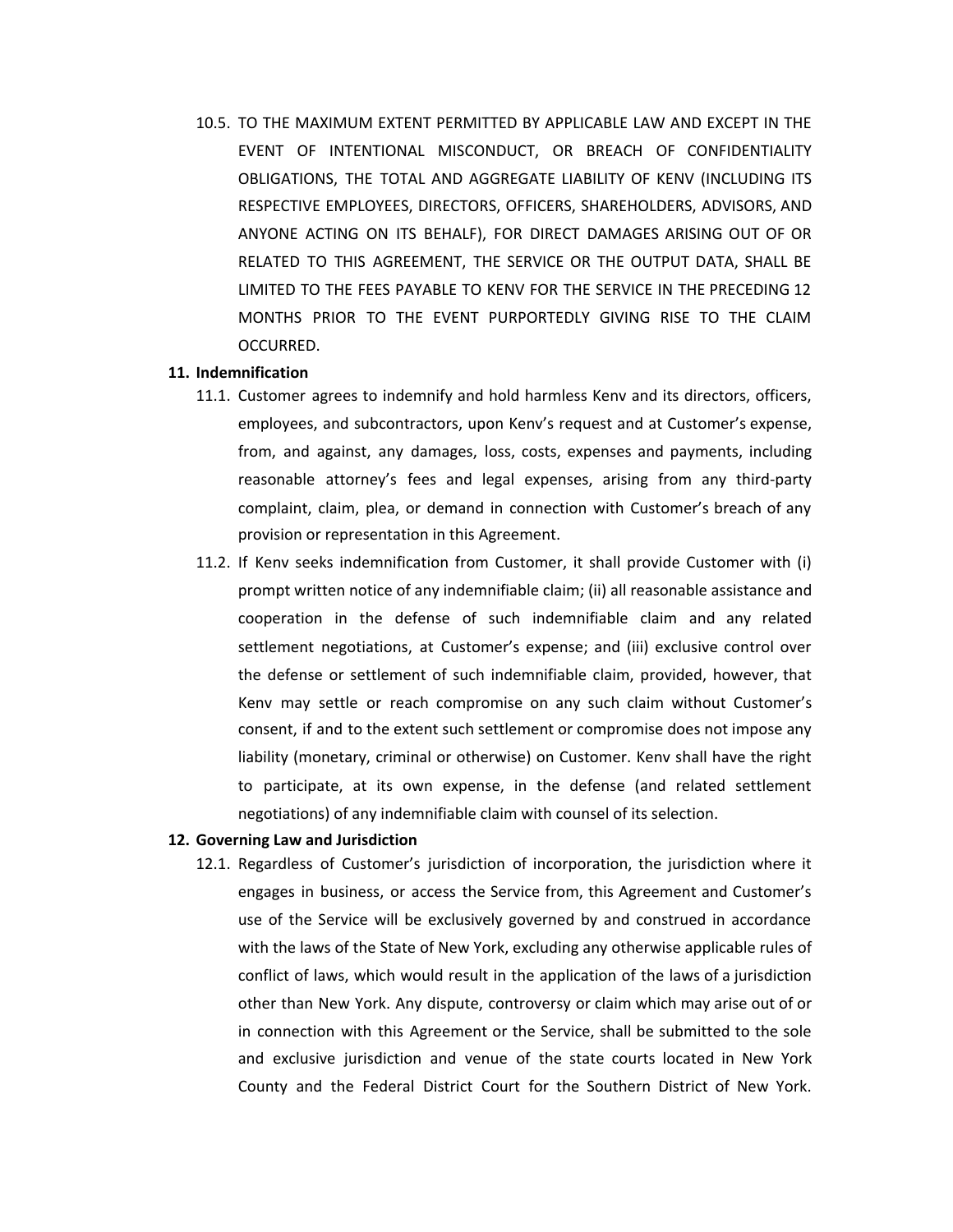Subject to Section 14.2 below, the Parties hereby expressly consent to the exclusive personal jurisdiction and venue of such courts, and waive any objections related thereto including objections on the grounds of improper venue, lack of personal jurisdiction or *forum non conveniens.*

12.2.Notwithstanding the foregoing, Kenv may also lodge a claim against Customer: (a) pursuant to the indemnity clause above, in any court adjudicating a third party claim against Kenv; and (b) for interim, emergency or injunctive relief in any other court having general jurisdiction over Customer.

#### **13. Miscellaneous**

- 13.1. **Assignment**. Customer may not assign this Agreement without obtaining Kenv's prior written consent. Any purported assignment without Kenv's prior written consent is void. To the greatest extent permissible by law, Kenv may assign these Terms in their entirety, including all right, duties, liabilities, performances and obligations herein, upon notice to Customer and without obtaining Customer's further specific consent, to a third-party, upon a merger, acquisition, change of control or the sale of all or substantially all of Kenv's equity or assets. By virtue of such assignment, the assignee assumes Kenv's stead, including all right, duties, liabilities, performances and obligations hereunder, and Kenv shall be released therefrom.
- 13.2. **Relationship of the Parties.** The relationship between the Parties hereto is strictly that of independent contractors, and neither Party is an agent, partner, joint venturer or employee of the other.
- 13.3. **Subcontracting**. Kenv may subcontract or delegate the performance of its obligations under this Agreement, or the provision of the Service (or any part thereof), to any third party of its choosing, provided however, that it remains liable to Customer for the performance of its obligations under this Agreement.
- 13.4. **Complete Terms and Severability.** This Agreement constitutes the entire and complete agreement between the Parties concerning the subject matter herein and supersede all prior oral or written statements, understandings, negotiations and representations with respect to the subject matter herein. If any provision of this Agreement is held invalid or unenforceable, that provision shall be construed in a manner consistent with the applicable law to reflect, as nearly as possible, the original intentions of the Parties, and the remaining provisions will remain in full force and effect. This Agreement may be modified or amended only in writing, signed by the duly authorized representatives of both Parties.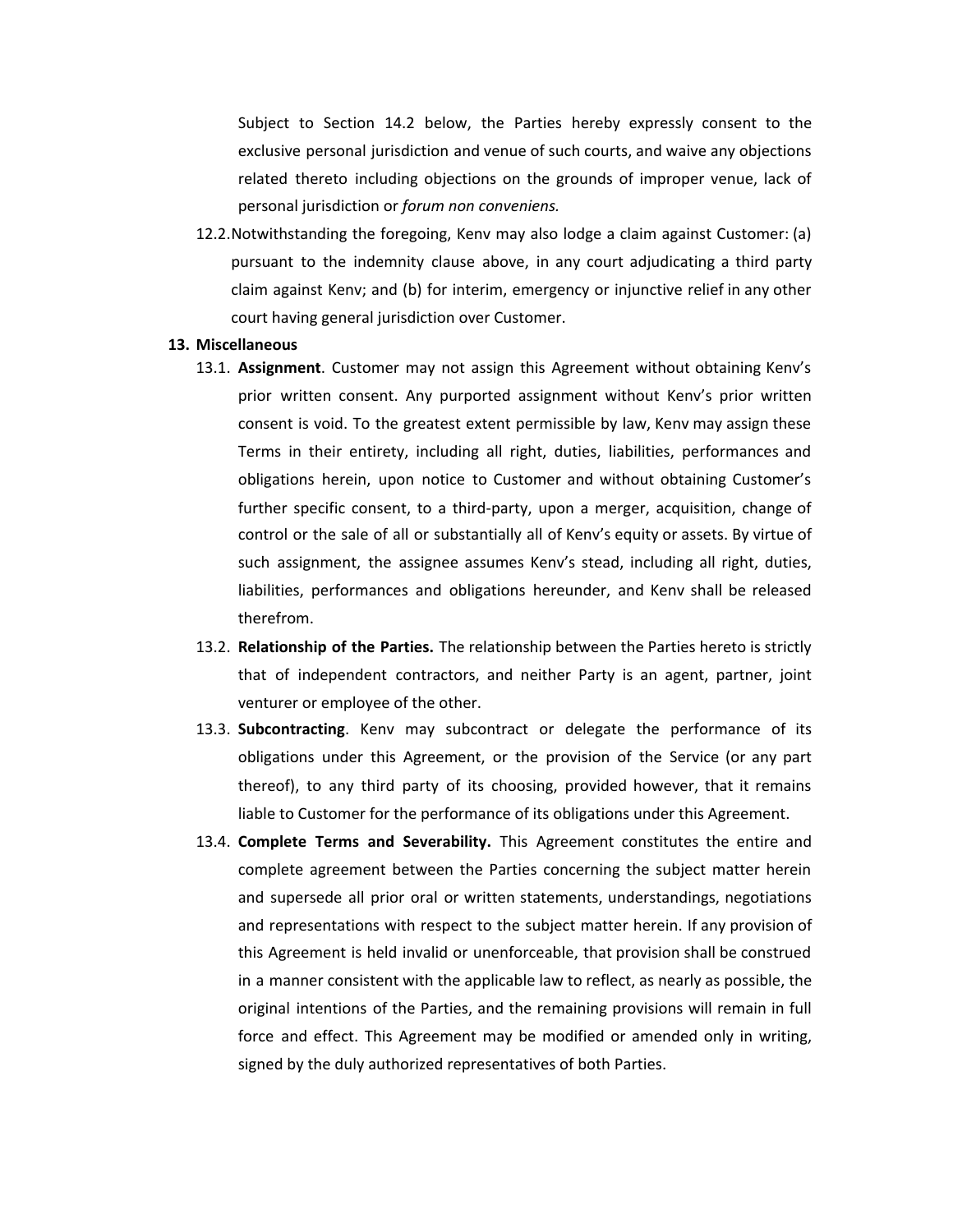13.5. **No Waiver.** Neither Party will, by mere lapse of time, without giving express notice thereof, be deemed to have waived any breach, by the other Party, of any terms or provisions of these Terms. The waiver, by either Party, of any such breach, will not be construed as a waiver of subsequent breaches or as a continuing waiver of such breach.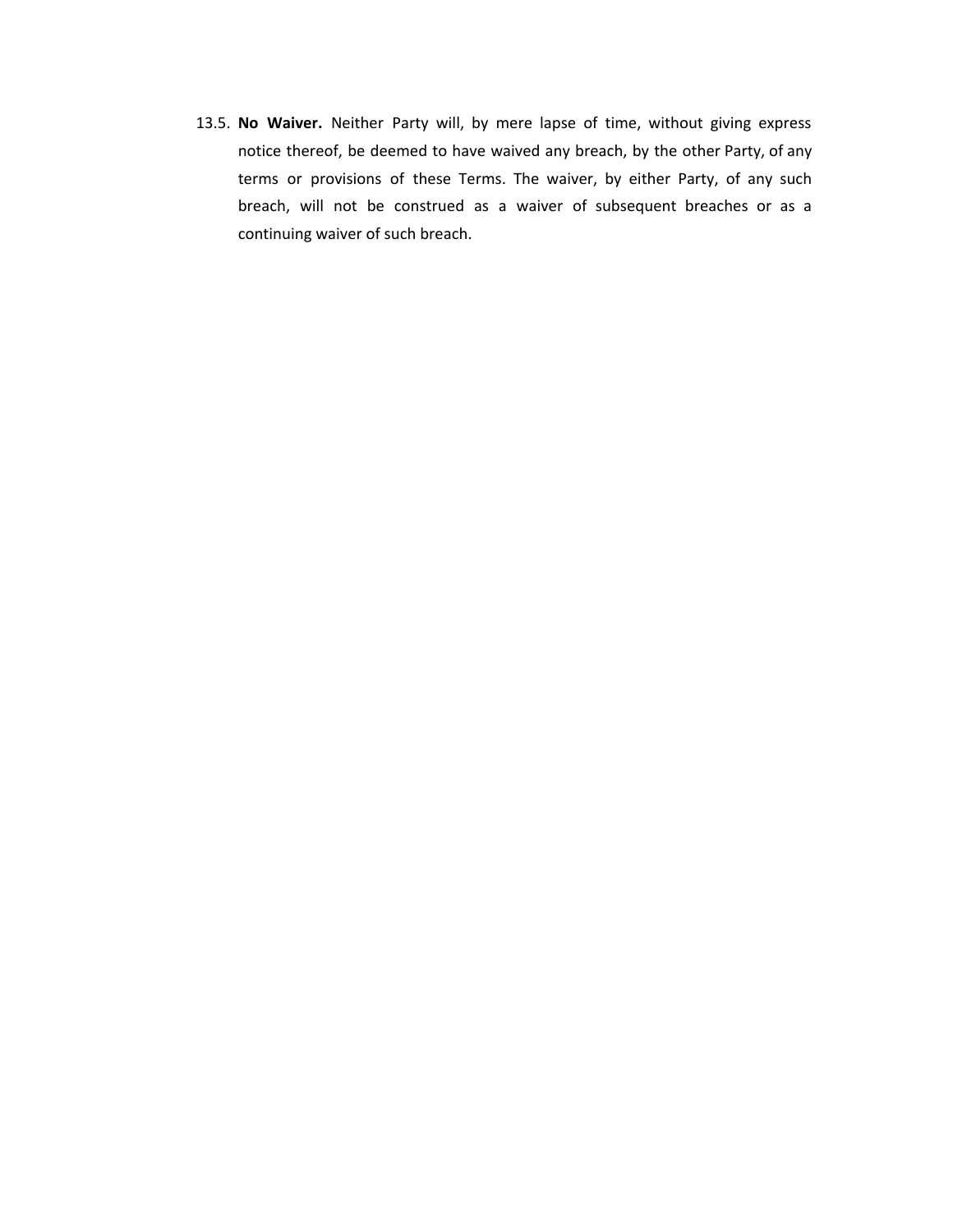# **Data Processing Addendum**

This Addendum consists of two parts:

- Part One applies with respect to the GDPR (Regulation (EU) 2016/679 of the European Parliament and of the Council of 27 April 2016 on the protection of natural persons with regard to the processing of personal data and on the free movement of such data, and supplementary GDPR legislations in EU member states).
- Part Two applies with respect to the California Consumer Privacy Act of 2018 (CCPA).

Both Part One and Part Two apply only to Kenv's processing Customer's Personal Data, for which Kenv is a Data Processor (as defined in the GDPR), or a service provider (as defined in the CCPA) on behalf of the Customer and under the Customer's instructions. Part One and Part Two do not apply to Kenv's processing personal data or personal information on the Kenv website at <https://www.kenv.io/> or Kenv's processing personal data or personal information as Service Data.

In the event of any conflicting stipulations between this Addendum and the terms or any other agreement in place between the parties, the provisions of this Addendum shall prevail, except where explicitly agreed otherwise in writing.

# **PART ONE**

- 1. This Part One only applies within the scope identified in the preamble of this Addendum.
- 2. Customer commissions, authorizes and requests that Kenv provide Customer the Service, which involves Processing Personal Data (as these capitalized terms are defined and used in the General Data Protection Regulation (GDPR) (Regulation (EU) 2016/679), and in applicable national law implementing the GDPR, or in any subsequent superseding legislation; these shall collectively be referred to as "**Data Protection Law**").
- 3. Kenv will Process the Personal Data only on Customer's behalf and for as long as Customer instructs Kenv to do so. Kenv shall not Process the Personal Data for any purpose other than the purpose set forth in this Addendum.
- 4. The nature and purposes of the Processing activities are the provision of the Service. These activities include uploading data to the Service, storage on the Service, retrieval, analytics reporting and derived insights The Personal Data Processed may include, without limitation:
	- 4.1. Personal Data that the Customer may feed into the Service.
- 5. The Data Subjects, as defined in the Data Protection Law, about whom Personal Data is Processed are Data Subjects of Customer: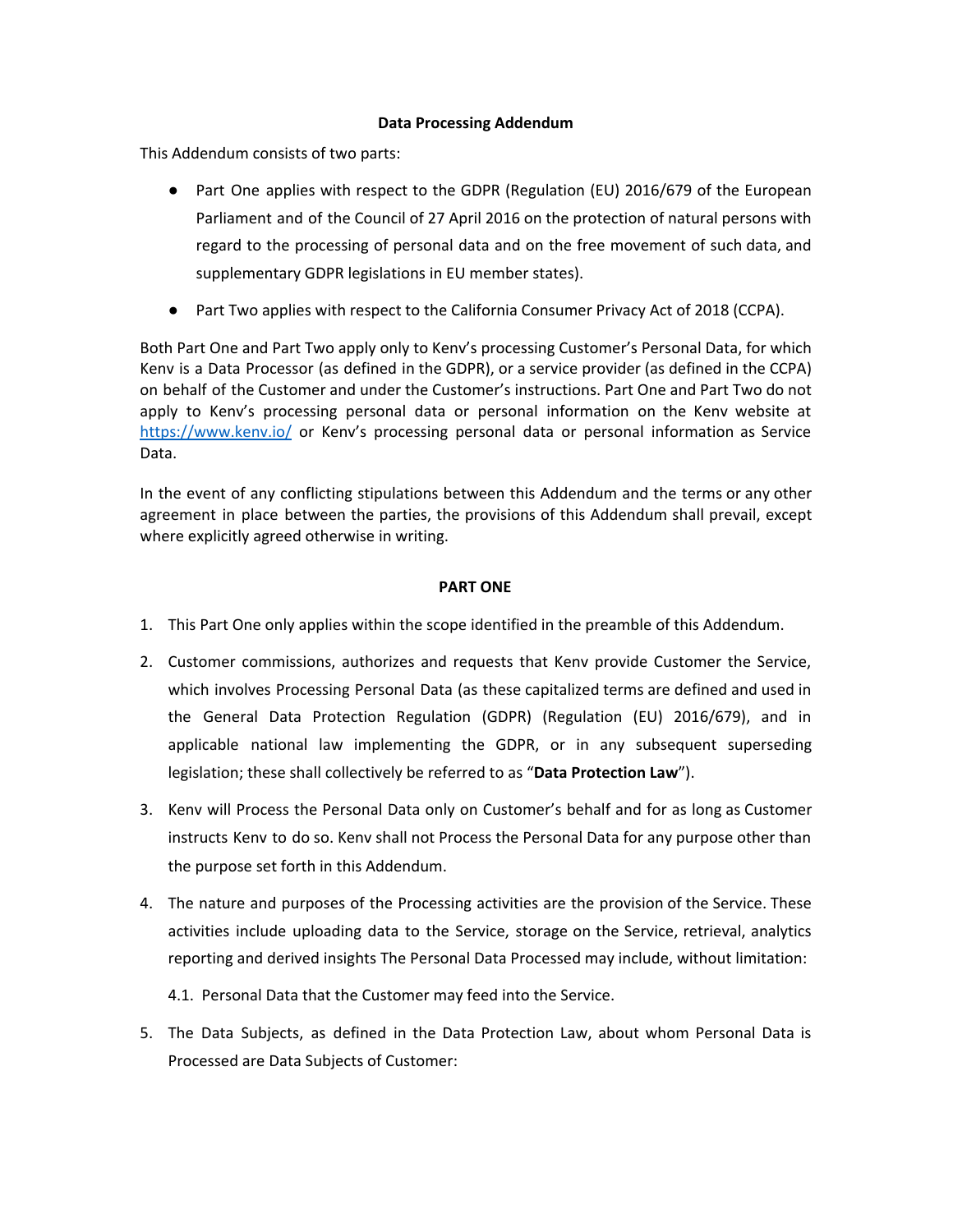- 6. Customer is and will remain at all times the 'Data Controller', and Kenv is and will remain at all times the 'Data Processor' (as these capitalized terms are defined and used in Data Protection Law). As a Data Processor, Kenv will Process the Personal Data only as set forth in this Addendum. Kenv and Customer are each responsible for complying with the Data Protection Law applicable to them in their roles as Data Controller and Data Processor.
- 7. Kenv will Process the Personal Data only on instructions from Customer documented in this Addendum or otherwise provided, including with regard to cross-border transfers of Personal Data. The foregoing applies unless Kenv is otherwise required to do so by law to which it is subject (and in such a case, Kenv shall inform Customer of that legal requirement before processing, unless that law prohibits such information on important grounds of public interest). Kenv shall immediately inform Customer if, in Kenv's opinion, an instruction is in violation of Data Protection Law.
- 8. Additional instructions of the Customer outside the scope of the Service's control and configuration options require prior and separate agreement between Customer and Kenv, including agreement on additional fees (if any) payable to Kenv for executing such instructions. If Kenv declines to follow Customer's reasonable instructions outside the scope of the Service's control and configuration options, then Customer may terminate this Addendum and the Agreement, without liability for such premature termination.
- 9. Kenv, through the Service's various control and configuration options available to Customer, will follow Customer's instructions to accommodate Data Subjects' requests to exercise their rights in relation to their Personal Data, including accessing their data, correcting it, restricting its processing or deleting it. Kenv will pass on to Customer requests that it receives from Data Subjects regarding their Personal Data Processed by Kenv.
- 10. Customer acknowledges and agrees that Kenv uses the following sub-processors to Process Personal Data:

| Sub-processor' Name              | <b>Nature of Processing</b> |
|----------------------------------|-----------------------------|
| <b>Amazon Web Services, Inc.</b> | Cloud Storage               |

11. Customer authorizes Kenv to engage sub-processors for carrying out specific processing activities of the Service, provided that Kenv informs the Customer at least 10 business days in advance of any new or substitute sub-processor (including in respect of any material changes in the other sub-processor's ownership or control), in which case Customer shall have the right to object, on reasoned grounds, to that new or replaced sub-processor. If Customer so objects, Kenv may not engage that new or substitute sub-processor for the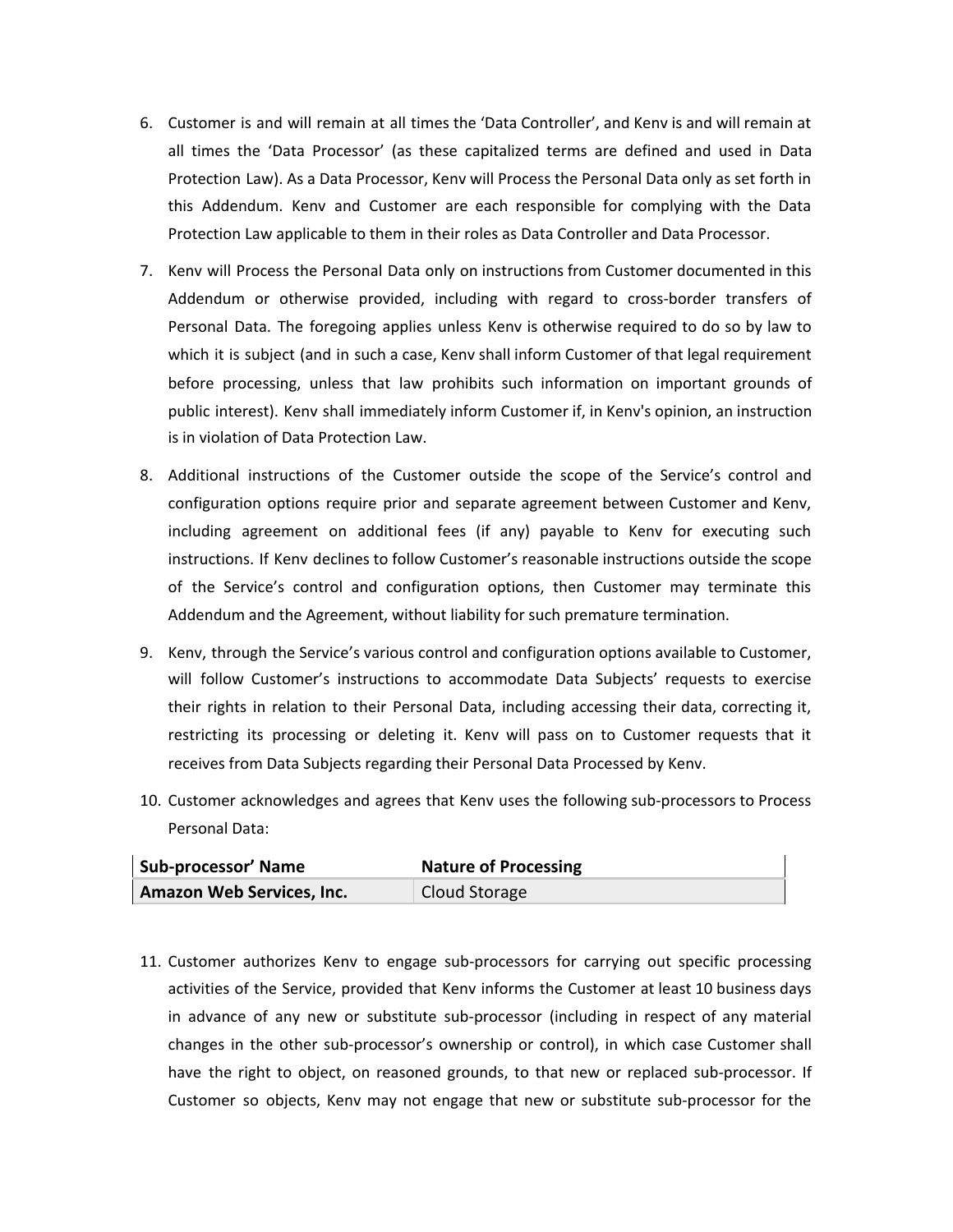purpose of Processing Personal Data, and Kenv may either select another sub-processor in which case the above procedure shall repeat, or if it so chooses, terminate the Agreement with no liability to Customer for such premature termination.

- 12. Without limiting the foregoing, in any event that Kenv engages another sub-processor, Kenv will ensure that the that sub-processor is contractually bound by obligations consistent with Kenv's obligations under this Addendum, in particular providing sufficient guarantees to implement appropriate technical and organizational measures in such a manner that the processing will meet the requirements of the GDPR.
- 13. Kenv and its sub-processors will only Process the Personal Data in member states of the European Economic Area, in territories or territorial sectors (e.g., Privacy Shield) recognized by an adequacy decision of the European Commission, as providing an adequate level of protection for Personal Data pursuant to Article 45 of the GDPR), or using adequate safeguards as required under Data Protection Law governing cross-border data transfers (e.g., Model Clauses). To this end, Customer authorizes Kenv to enter on Customer's behalf into Model Clauses agreements with sub-processors.
- 14. In Processing Personal Data, Kenv will implement appropriate technical and organizational measures to protect the Personal Data against accidental or unlawful destruction or accidental loss, alteration, unauthorized disclosure or access.
- 15. Kenv will ensure that its staff authorized to Process the Personal Data have committed themselves to confidentiality or are under an appropriate statutory obligation of confidentiality.
- 16. Kenv shall allow for and contribute to audits, including carrying out inspections on Kenv's business premises conducted by Customer or another auditor mandated by Customer during normal business hours and subject to a prior notice to Kenv of at least 30 days as well as appropriate confidentiality undertakings by Customer covering such inspections in order to establish Kenv's compliance with this Addendum and the provisions of the applicable Data Protection Law as regards the Personal Data that Kenv processes on behalf of Customer. If such audits entail material costs or expenses to Kenv, the parties shall first come to agreement on Customer reimbursing Kenv for such costs and expenses.
- 17. Kenv shall without undue delay notify Customer of any 'Personal Data Breach' (as this term is defined and used in Data Protection Law) that it becomes aware of regarding Personal Data of Data Subjects that Kenv Processes. Kenv will use commercial efforts to mitigate the breach and prevent its recurrence. Customer and Kenv will cooperate in good-faith on issuing any statements or notices regarding such breaches, to authorities and Data Subjects.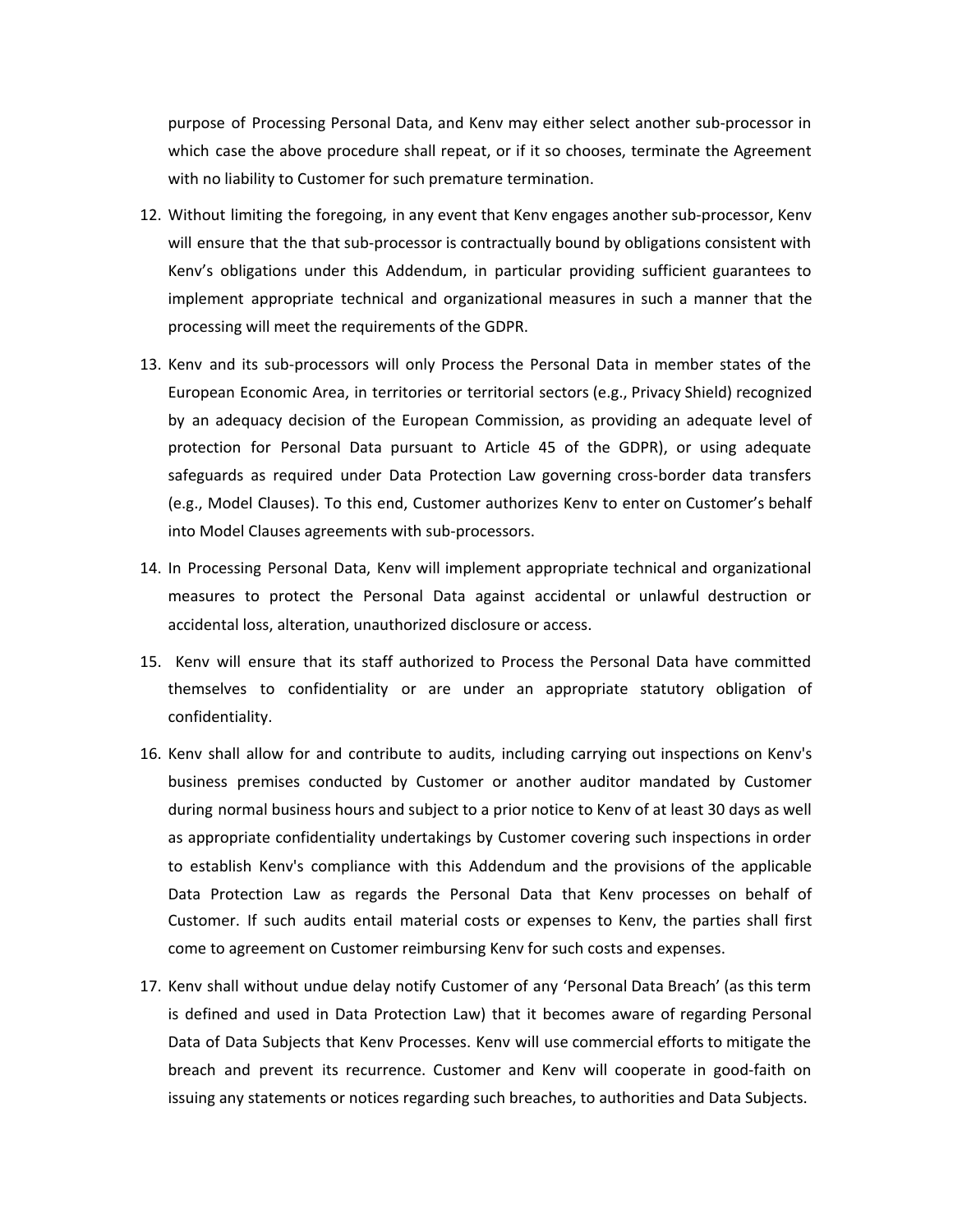- 18. Kenv will assist Customer with the eventual preparation of data privacy impact assessments and prior consultation as appropriate, provided, however, that if such assistance entails material costs or expenses to Kenv, the parties shall first come to agreement on Customer reimbursing Kenv for such costs and expenses.
- 19. Kenv will provide Customer prompt notice of any request it receives from authorities to produce or disclose Personal Data it has Processed on Customer's behalf, so that Customer may contest or attempt to limit the scope of production or disclosure request.
- 20. Upon Customer's request, Kenv will delete the Personal Data it has Processed on Customer's behalf under this Addendum from its own and its sub-processor's systems, or, at Customer's choice, return such Personal Data and delete existing copies, and upon Customer's request, will furnish written confirmation that the Personal Data has been deleted pursuant to this Section.
- 21. The duration of Processing that Kenv performs on the Personal Data is for the period set out in the Proposal.
- 22. The parties' liability under this Addendum shall be pursuant to the liability clauses in the various parts of the Agreement.

## **PART TWO**

- 1. **Scope.** This Part Two applies to the processing of 'personal information' (as defined in Cal. Civ. Code §1798.140(o)) by Kenv within the scope identified in the preamble of this Addendum.
- 2. **Kenv's Obligations.** The Parties acknowledge and agree that Kenv is a 'service provider' as defined in Cal. Civ. Code §1798.140(v). To that end, and unless otherwise requires by law:
	- a. Kenv is prohibited from retaining, using or disclosing Customer's 'personal information' (as defined in Cal. Civ. Code §1798.140(o)) for: (a) any purpose other than the purpose of properly performing, or for any commercial purpose other than as reasonably necessary to provide, the Service or as otherwise permitted under 11 CCR §999.314(c); (b) 'selling' (as defined in Cal. Civ. Code §1798.140(t)) the Customer's personal information; and (c) retaining, using or disclosing the Customer's personal information outside of the direct business relationship between the Parties. Kenv certifies that it understands the restriction specified in this subsection and will comply with it.
	- b. If Kenv received a request from a California consumer about his or her is 'personal